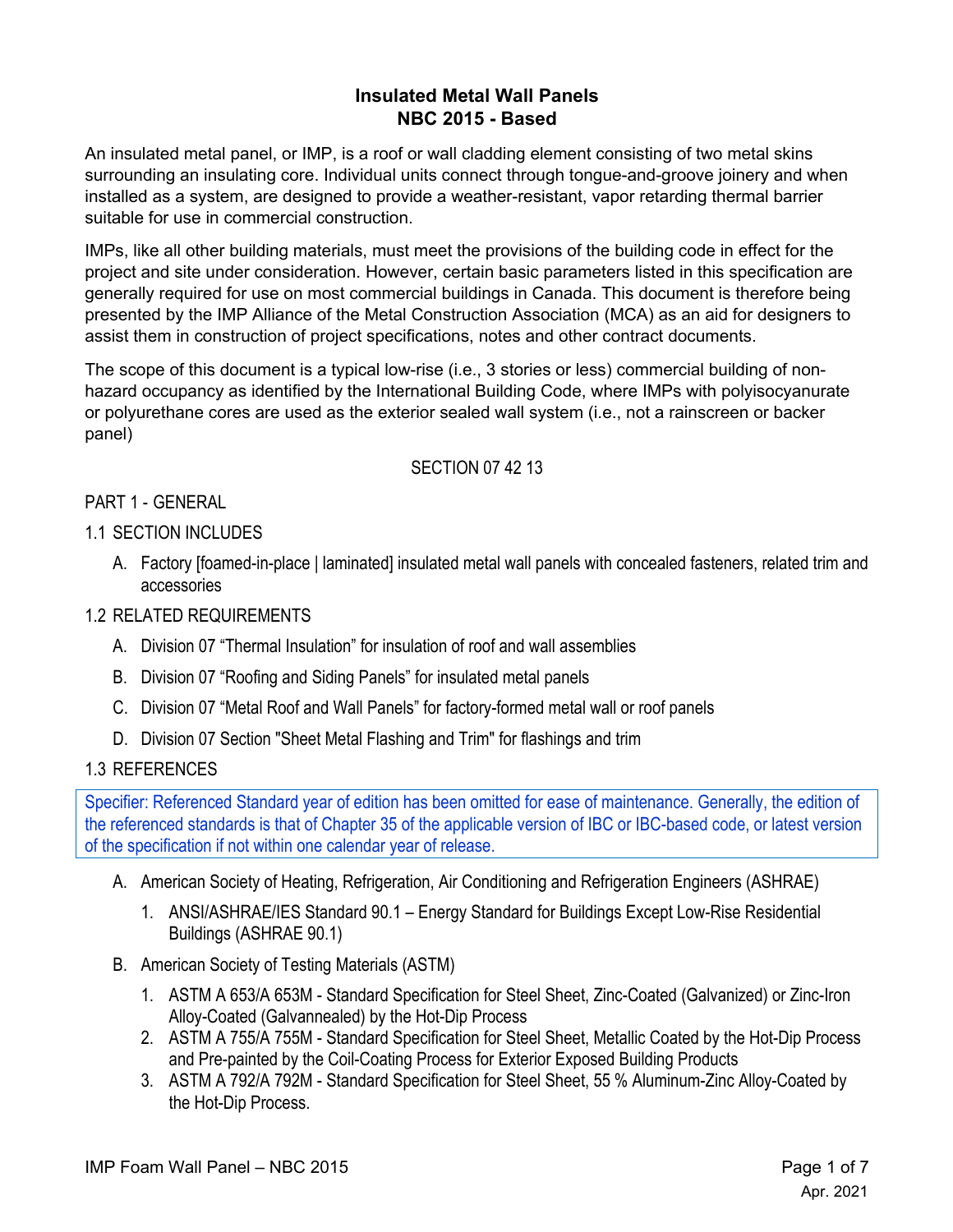- 4. ASTM A 924/924M Standard Specification for General Requirements for Steel Sheet, Metallic-Coated by the Hot-Dip Process
- 5. ASTM C 273/C 273M Standard Test Method for Shear Properties of Sandwich Core Materials
- 6. ASTM C 518 Standard Test Method for Steady-State Thermal Transmission Properties by Means of the Heat Flow Meter Apparatus
- 7. ASTM C 1363 Standard Test Method for Thermal Performance of Building Materials and Envelope Assemblies by Means of a Hot Box Apparatus
- 8. ASTM D 1621 Standard Test Method for Compressive Properties of Rigid Cellular Plastics
- 9. ASTM D 1622/D 1622M Standard Test Method for Apparent Density of Rigid Cellular Plastics
- 10. ASTM D 1623 Standard Test Method for Tensile and Tensile Adhesion Properties of Rigid Cellular **Plastics**
- 11. ASTM D 2126 Standard Test Method for Response of Rigid Cellular Plastics to Thermal and Humid Aging
- 12. ASTM D 2244 Standard Practice for Calculation of Color Tolerances and Color Differences from Instrumentally Measured Color Coordinates
- 13. ASTM D 4214 Standard Test Methods for Evaluating the Degree of Chalking of Exterior Paint Films
- 14. ASTM D 6226 Standard Test Method for Open Cell Content of Rigid Cellular Plastics
- 15. ASTM E 72 Standard Test Methods of Conducting Strength Tests of Panels for Building Construction
- 16. ASTM E 283/E 283M Standard Test Method for Determining Rate of Air Leakage Through Exterior Windows, Skylights, Curtain Walls, and Doors Under Specified Pressure Differences Across the **Specimen**
- 17. ASTM E330/E330M Standard Test Method for Structural Performance of Exterior Windows, Doors, Skylights and Curtain Walls by Uniform Static Air Pressure Difference.
- 18. ASTM E 331 Standard Test Method for Water Penetration of Exterior Windows, Skylights, Doors, and Curtain Walls by Uniform Static Air Pressure Difference
- 19. ASTM E 1592 Standard Test Method for Structural Performance of Sheet Metal Roof and Siding Systems by Uniform Static Air Pressure Difference
- 20. ASTM E 2357 Standard Test Method for Determining Air Leakage Rate of Air Barrier Assemblies.
- C. FM Approvals (FM)
	- 1. FM 4881 Approval Standard for Class 1 Exterior Wall Systems
- D. Underwriters Laboratories Canada (ULC)
	- 1. ULC-S101: Fire Endurance Tests of Building Construction Materials
	- 2. ULC-S102: Standard Method of Test for Surface Building Characteristics of Building Materials and **Assemblies**
	- 3. ULC-S124: Test for the Evaluation of Protective Coverings for Foamed Plastic
	- 4. ULC-S134 Fire tests of Exterior Wall Assemblies
	- 5. ULC-S138: Standard Method of Test for Fire Growth of Insulated Building Panels in Full-Scale Room **Configuration**

# 1.4 DESIGN REQUIREMENTS

A. The insulated metal wall panels shall be metal faced foam core sandwich panels produced on a [continuous | discontinuous] process manufacturing line under strict quality control and must be independently audited by a recognized audit facility/testing lab. The wall panel system (panel thickness, gauge, spans, connections) shall be designed to resist specified wind loads, thermally induced movement, and exposure to weather without failure.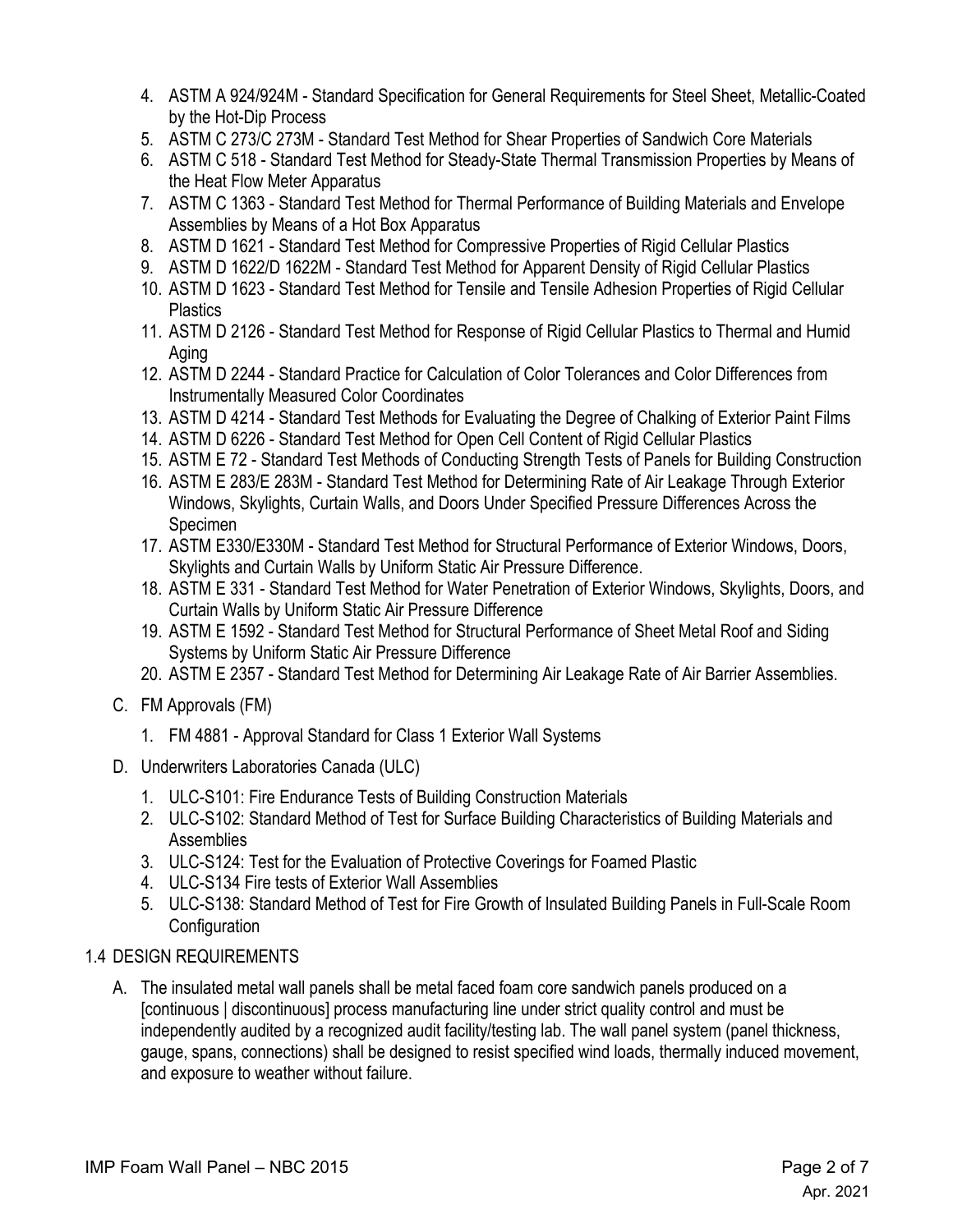## 1.5 DELIVERY STORAGE AND HANDLING

- A. Protect products of metal panel system during delivery, storage and handling to prevent staining, denting, deterioration of components or other damage. Product panels and trim bundles during shipping.
	- 1. Deliver insulated metal panels in original containers with seals unbroken and labeled with manufacturer's name, product brand name and type, date of manufacture, and directions for storage.
	- 2. Store in accordance with manufacturer's written instructions.
	- 3. Cover insulated metal panels with temporary shelter and from direct sunlight until all components are installed.

## 1.6 WARRANTY

- A. Manufacturer's Warranty: Submit manufacturer's written two (2) year limited warranty providing materials to be free from defects in material and workmanship from the date of production excluding coil coatings and paint finishes that are covered under a separate warranty.
- B. Paint Finish Warranty: Submit Manufacturer's limited warranty on the exterior paint finish for adhesion to the metal substrate and on the exterior paint finish for chalk, fade and cracking.

## Specifier: Choose applicable paint system specification.

- 1. Fluoropolymer (PVDF) Two-Coat System:
	- a. Chalk in excess of a numerical rating of eight (8) when measured in accordance with the standard procedures outlined in ASTM D 4214
	- b. Fade or change in color in excess of five (5) E units when calculated in accordance with ASTM D 2244. The color change is to be measured on exposed painted surface cleaned of surface soils and oxidation.
	- c. Failure of adhesion, peeling, checking, or cracking.
	- d. Warranty Period: Twenty (20) years from the date of Substantial Completion, or twenty (20) years and 3 months from the date of shipment from manufacturer's plant, whichever occurs first.
- 2. Silicone Modified Polyester (SMP) Two-Coat System:
	- a. Chalk in excess of a numerical rating of eight (8) when measured in accordance with the standard procedures outlined in ASTM D 4214
	- b. Fade or change in color in excess of five (5) E units when calculated in accordance with ASTM D 2244. The color change is to be measured on exposed painted surface cleaned of surface soils and oxidation.
	- c. Failure of adhesion, peeling, checking, or cracking.
	- d. Warranty Period: Twenty (20) years from the date of Substantial Completion, or twenty (20) years and 3 months from the date of shipment from manufacturer's plant, whichever occurs first.
- C. Installer's Warranty: The installation contractor shall issue a separate warranty against defects in installed materials and workmanship, beginning from the date of substantial completion of the installation.

# PART 2 - MATERIALS

### 2.1 APPROVED MANUFACTURERS

- A. All Weather Insulated Panels; 929 Aldridge Rd.; Vacaville, CA 95688; (888) 970-2947; sales@awipanels.com; www.awipanels.com
- B. ATAS International; 6612 Snowdrift Rd.; Allentown, PA 18106; (800) 468-1441; info@atas.com; www.atas.com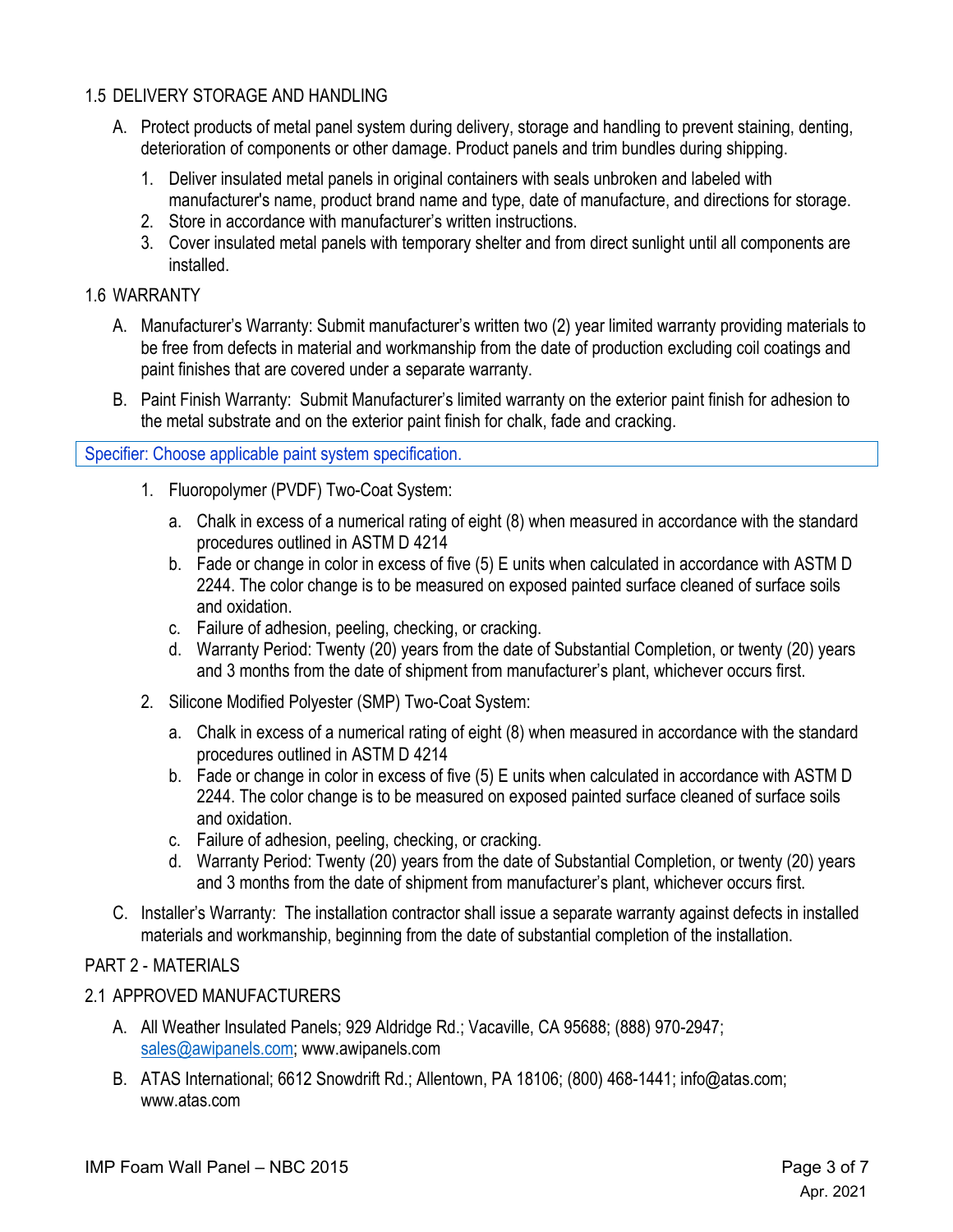- C. CENTRIA; 1550 Coraopolis Heights Road Suite 500; Moon Township, PA 15108; (888) 254-7099; info@centria.com; www.centria.com
- D. Green Span Profiles; 21200 FM 362; Waller TX 77484; (844) 807-7400; info@gsplc.com; www.greenspanprofiles.com
- E. Kingspan Insulated Panels, Inc.; 726 Summerhill Dr.; DeLand, FL 32724; (877) 638-3266; info@kingspanpanels.us; www.kingspan.com
- F. Metl-Span; 1720 Lakepointe Dr. Suite 101; Lewisville TX 75057; (877) 585-9969; info@metlspan.com; www.metlspan.com
- G. Norbec Inc.; 97 Rue de Vaudreuil, Boucherville, QC J4B 1K7; (877) 667-2321; info@norbec.com; www.norbec.com
- H. TrueCore; 801 Hunter Industrial Park Road; Laurens SC 29360; (864) 300-4131; info@truecorepanels.com; www.truecorepanels.com

## 2.2 PERFORMANCE REQUIREMENTS

- A. Structural performance shall be as determined by suitable pressure chamber tests (positive and negative loading) such as ASTM E 72, ASTM E330, or ASTM E 1592 applied in accordance with common industry practice and published guidance from a recognized third-party evaluation criteria such as ICC-ES (AC04) or IAPMO (UES)
	- 1. Wind Loads: As determined by applicable building code or referenced standard.
	- 2. Deflection Limit: [L/180 | L/240 | L/\_\_\_]
- B. Fire Performance
	- 1. Foam plastic insulating cores shall be tested to CAN/ULC-S102 and shall have a flame spread index less than or equal to 500.

Specifier: Choose paragraph 2, 3, or 4 below on the basis of applicability of NBC 3.1.4 (combustible construction), 3.1.5.6 (assemblies for non-combustible construction), or 3.1.5.7 (factory assembled panels for non-combustible construction) respectively. Paragraph 4a and 4b generally apply to interior exposures/walk-in coolers, 4c generally applies to exterior walls.

- 2. Insulated Metal Panels shall be protected by a thermal barrier meeting the requirements of Classification B when tested to CAN/ULC-S124.
- 3. Insulated Metal Panel assemblies shall meet the following criteria when tested to CAN/ULC S-134:
	- a. Exhibit no flaming on or in the wall assembly no more than 5m (16 ft) above the opening.
	- b. Heat flux during the flame exposure on the wall assembly shall not exceed 35 kW/m<sup>2</sup> (3.26 kW/ft<sup>2</sup>) when measured 3.5m (11.2 ft) above the opening.
- 4. Insulated Metal Panels shall:
	- a. Be tested to and meet the criteria of CAN/ULC-S138.

Specifier: see NBC 3.1.5.7 Sentence 1 b iii) for below flame spread rating < 500 when applicable, otherwise delete.

- b. Have a flame spread index less than or equal to [25, 75, 150, ] when panel joints are tested to CAN/ULC-S102.
- c. Shall remain in place for no less than 10 minutes when tested to CAN/ULC-S101, including representative horizontal and vertical joints.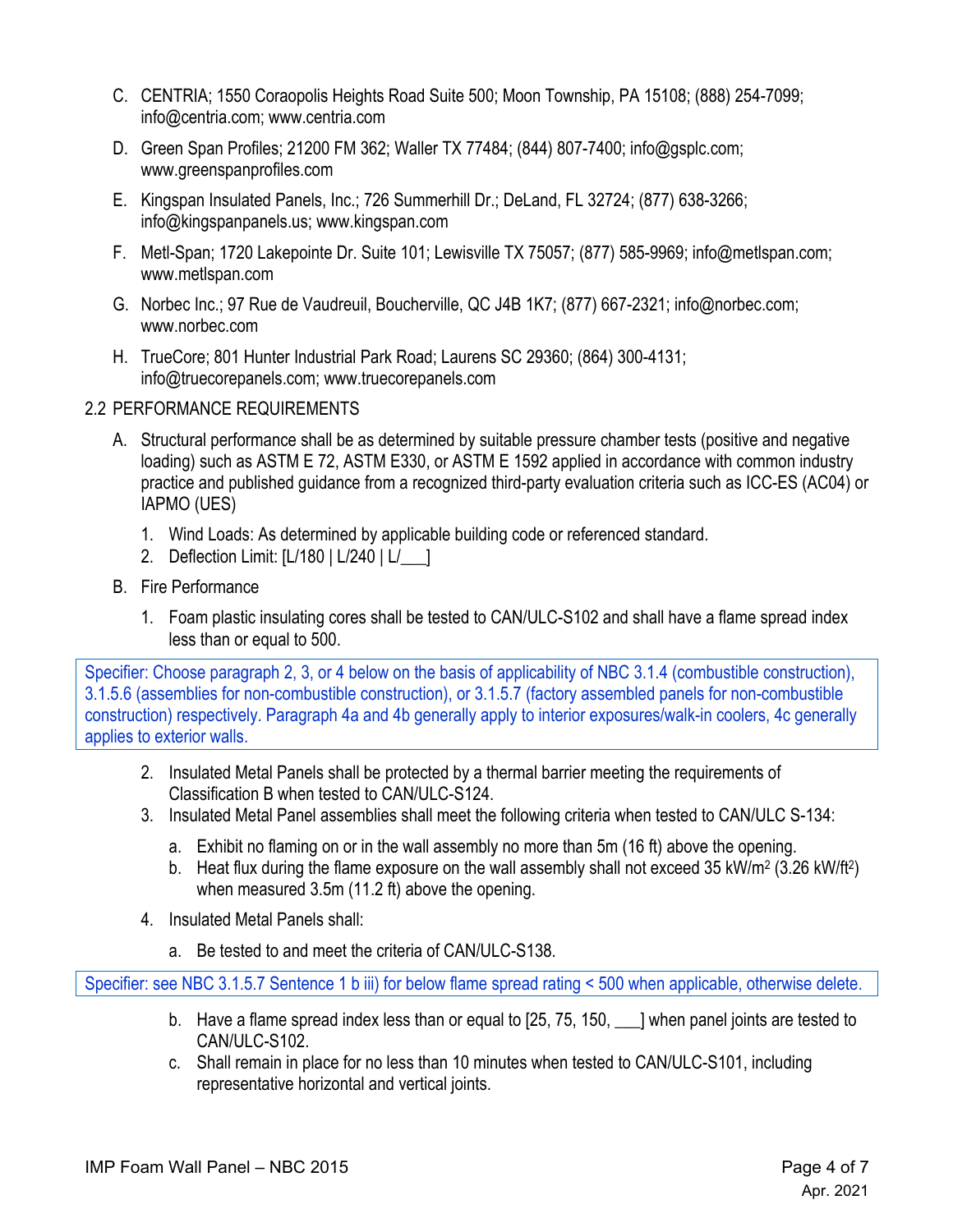Specifier: Retain or delete the following paragraph on the basis of FM Global insurability requirements for the project.

- 5. Insulated Metal Panel assemblies shall have a Class 1 rating for wall and ceiling construction with no height restrictions in accordance with FM 4881.
- C. Thermal Performance:

Specifier: Choose U-factor or R-value requirements per NECCB or applicable building energy efficiency standard. Compliance via U-factor requires item 1, while compliance via R-value requires both items 2 and 3.

- 1. Assembly Heat Transfer Coefficient (U-factor) shall be determined by ASTM C 1363. Tested specimen must include at least two engaged side joints. Air film allowance shall be from ASHRAE 90.1 Section A9.4.1
- 2. Thermal Resistance (R-factor) of the foam core shall be determined by dividing the core nominal thickness by the k-factor for each product.

Specifier: The thermal conductivity of foam plastic changes with temperature. Many manufacturers test at 24°C mean for comparability with fiberglass insulation. However, other temperatures may be used based on the use, occupancy and location of the building. The options shown below, 4.4°C mean (3.a.), or 24°C mean (3.b.) are common temperatures used in the industry and are recommended in ASTM C1058. Generally, only one is chosen.

- 3. Thermal Conductivity (k-factor) shall be determined by ASTM C 518 at the following temperature:
	- a.  $4.4^{\circ}$ C (40 $^{\circ}$ F) mean: Hot side ambient of 24 $\pm$ 5 $^{\circ}$ C (75 $\pm$ 9 $^{\circ}$ F), cold side ambient of -15 $\pm$ 5 $^{\circ}$ C (5 $\pm$ 9 $^{\circ}$ F)
	- b. 24°C (75°F) mean: Hot side ambient of 38±5°C (100±9°F), cold side ambient of 10±5°C (50±9°F)
- D. Air Infiltration: Assemblies of materials and components (sealants, tapes, etc.) shall have an average air leakage no more than 0.2 l/s·m2 (0.04 cfm/ft2) under a pressure differential of 75 Pa (1.57 psf) when tested in accordance with ASTM E 283 or ASTM E 2357.
- E. Weather Protection: Provide IMP system tested in accordance with ASTM E 331 under a pressure differential of 300 Pa (6.24 psf) for a test duration of 120 minutes.
- 2.3 INSULATED METAL WALL PANELS
	- A. The insulated metal wall panel shall have a side joint with a [horizontal interlocking concealed fastener | vertical double tongue-and-groove offset concealed fastener | vertical interlocking exterior skin lap exposed fastener] design permitting exterior installation. Fasteners shall be per manufacturer's fastening schedule and positively restrain the face sheet of the panel and adequately transfer loads to the structural supports.
		- 1. Wet-Sealed Systems: Panel walls identified on the drawings as wet-sealed shall have a single, continuous bead of approved non-skinning butyl gun grade sealant applied at the panel joint prior to engagement as shown on the panel shop/erection drawings and as required by successful air/water penetration test.
		- 2. Dry-Sealed Systems: Panel systems identified on the drawings as dry-sealed shall have a means to restrict air flow through the joints designed by the manufacturer and installed [in the factory | by the installer] prior to engagement as shown on the panel shop/erection drawings and as required by successful air/water penetration test.

Specifier: Choose U-factor or R-value requirements per NECCB or applicable building energy efficiency standard. Compliance via U-factor requires item A, while compliance via R-value requires items C.

B. Provide Insulated Metal Panel assembly with a maximum Heat Transfer Coefficient (U-factor) of [ \_\_\_  $W/m^2 °C$  (  $Btu/hr·ft^2·°F$ ) | As shown on drawings].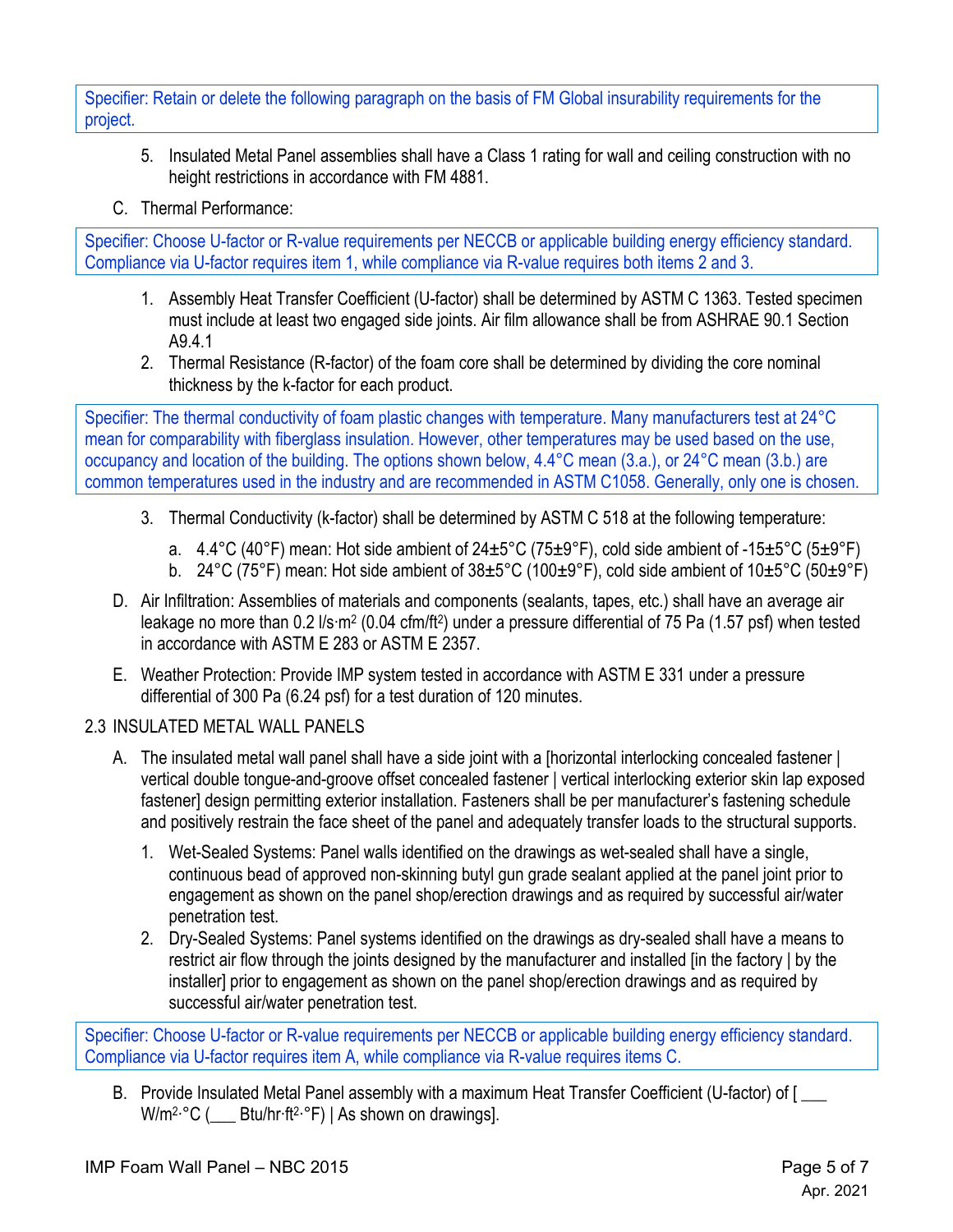- C. Provide Insulated Metal Panels with a minimum R-value of  $\lceil \frac{m^2}{c}C/W \rceil$  hr·ft<sup>2·°</sup>F/Btu) | As shown on drawings].
- D. Exterior metal cover: G90 galvanized coated steel conforming to ASTM A 653M or AZM150 aluminum-zinc (Galvalume®) alloy coated steel, conforming to ASTM A 792M, minimum Grade 230, pre-painted by the coil-coating process per ASTM A 755. General requirements as provided by ASTM A 924M.
	- 1. The exterior profile shall be [one of the manufacturer's standard panel profiles | as shown on drawings]
	- 2. Nominal Uncoated Thickness: [0.48mm (0.019 inch) | 0.61mm (0.024 inch) | 0.74mm (0.029 inch)] minimum
	- 3. Finish: [Fluoropolymer (PVDF) Two-Coat System | Silicone Modified Polyester (SMP) Two-Coat System]
		- a. Thickness: 0.025 mm (1.0 mil) nominal dry film thickness
	- 4. Color: [As shown on drawings | As selected by Architect from manufacturer's standard colors | Match Architect's custom color]
- E. Interior metal cover. G90 galvanized coated steel conforming to ASTM A 653M or AZM150 aluminum-zinc (Galvalume®) alloy coated steel, conforming to ASTM A 792M, minimum Grade 230, pre-painted by the coil-coating process per ASTM A 755. General requirements as provided by ASTM A 924M.
	- 1. The interior profile shall be [one of the manufacturer's standard panel profiles | as shown on drawings]
	- 2. Nominal Uncoated Thickness: [0.48mm (0.019 inch) | 0.61mm (0.024 inch) | 0.74mm (0.029 inch)] minimum
	- 3. Finish: [Polyester Two-Coat System | Silicone Modified Polyester (SMP) Two-Coat System | [Fluoropolymer (PVDF) Two-Coat System]
		- a. Thickness: 0.025mm (1.0 mil) nominal dry film thickness
	- 4. Color: [Manufacturer's Standard White | As Shown on drawings]
- F. The foam core shall meet or exceed the following physical properties:
	- 1. Compressive Strength (ASTM D 1621): 138 kPa (20 psi) minimum
	- 2. Density, in-place (ASTM D 1622): 32-42 kg/m3 (2.0-2.6 lb/ft3)
	- 3. Shear Strength (ASTM C 273): 193 kPa (28 psi) minimum
	- 4. Tensile Adhesion (ASTM D 1623): 207 kPa (30 psi) minimum
	- 5. Closed Cell Content (ASTM D 6226): 90%
	- 6. Dimensional Stability (ASTM D 2126): 14 day aged <1% change at -30°C (-22°F), Dry Heat 70°C (158°F), Humid heat 70°C (158°F)

# 2.4 METAL WALL PANEL ACCESSORIES

- A. Flashings: The insulated metal panel manufacturer shall furnish either the formed metal flashings or the flat stock in the same gauge, color, and paint finish system as the panel facings
- B. Panel Clips: Where shown on the panel shop/erection drawings, galvanized one-piece wall clips shall be provided by the panel manufacturer for use in concealed panel joints and shall be identical to clips used in testing.
- C. Panel Fasteners: Self-drilling or self-tapping screws and other acceptable fasteners recommended by panel manufacturer. Where exposed fasteners cannot be avoided, supply corrosion-resistant fasteners with heads matching color of metal panels by factor-applied coating, with weather tight sealing washers.
- D. Seals: